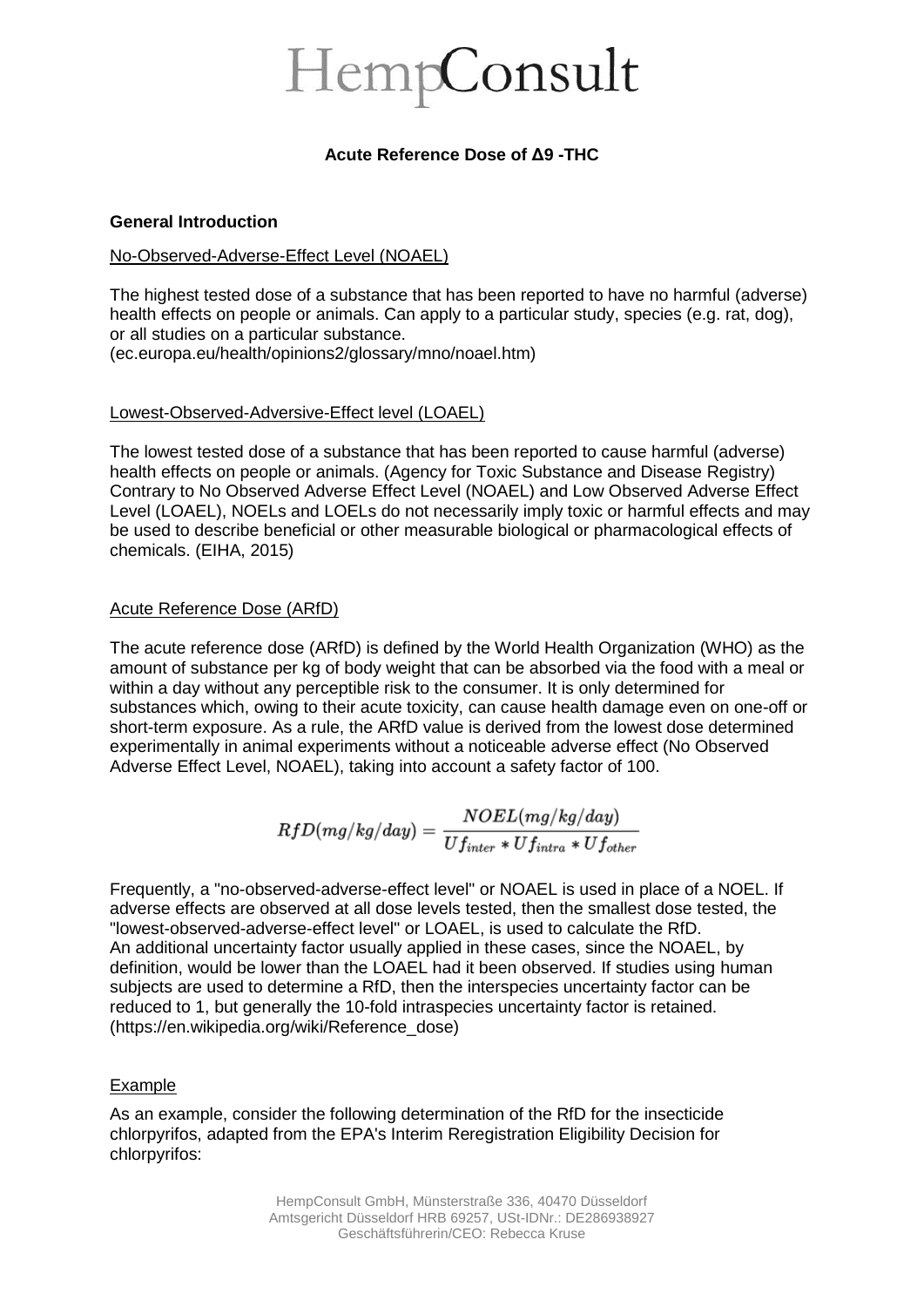The EPA determined the acute RfD to be 0.005 mg/kg/day based on a study in which male rats were administered a one-time dose of chlorpyrifos and blood [cholinesterase](https://en.wikipedia.org/wiki/Cholinesterase) activity was monitored.

Cholinesterase inhibition was observed at all dose levels tested, the lowest of which was 1.5 mg/kg. This level was thus identified at the lowest observed adverse effect level (LOAEL). A NOAEL of 0.5 mg/kg was estimated by dividing the LOAEL by a three-fold uncertainty factor. The NOAEL was then divided by the standard 10-fold inter- and 10-fold intraspecies uncertainty factors to arrive at the RfD of 0.005 mg/kg/day.

# **Scientific Opinion on the risks for human health related to the presence of tetrahydrocannabinol (THC) in milk and other food of animal origin (EFSA, 2015)**

## Dose response assessment done

Studies in humans indicated that **2.5 mg Δ9-THC/day** (Editors note: Beal et al., 1997; BgVV, 1997, 2000; Ramaekers et al., 2004), corresponding to **0.036 mg Δ9-THC/kg b.w. per day** for a person with a body weight of 70 kg, **may be regarded as a lowest-observed-adverseeffect level (LOAEL)**, at which not only appetite is stimulated but also adverse central nervous system adverse effects may occur. It is also the lowest dose known to exhibit moderate adverse effects in single dose studies in healthy volunteers.

## Health-based guidance value

From the LOAEL of 0.036 mg/kg b.w. per day in humans an acute reference dose (ARfD) of 1 μg Δ9-THC/kg b.w. is established by applying an overall uncertainty factor (UF) of 30. This UF takes into account extrapolation of a no observed adverse effect level from the LOAEL (factor of 3) and interindividual differences (factor of 10).

The derivation of a Tolerable Daily Intake was not considered to be necessary because ensuring that the exposure is below the ARfD would also protect against possible effects of repeated exposure.

EFSA states further:

"However, **a NOAEL referring to the described adverse effects cannot be defined up to now** and it is not known if these adverse effects occur below the lowest tested daily oral dose. **The identified LOAEL of 0.036 mg Δ9-THC /kg b.w. per day is considered to be relevant** for sensitive individuals, since it is the lowest daily dose administered in clinical studies for the therapeutical use of Δ9-THC."

#### and

"The CONTAM **Panel concluded that an UF of 3 is sufficient to allow for extrapolation from the LOAEL to a NOAEL** considering that the LOAEL is based on effects of low or moderate severity. **An additional UF of 10 is required for interindividual differences** because although the data on adverse effects are partly derived from studies in patients with severe diseases, data on adverse effects in infants and children are not available and there are interindividual differences in metabolism (CYP2C polymorphism)."